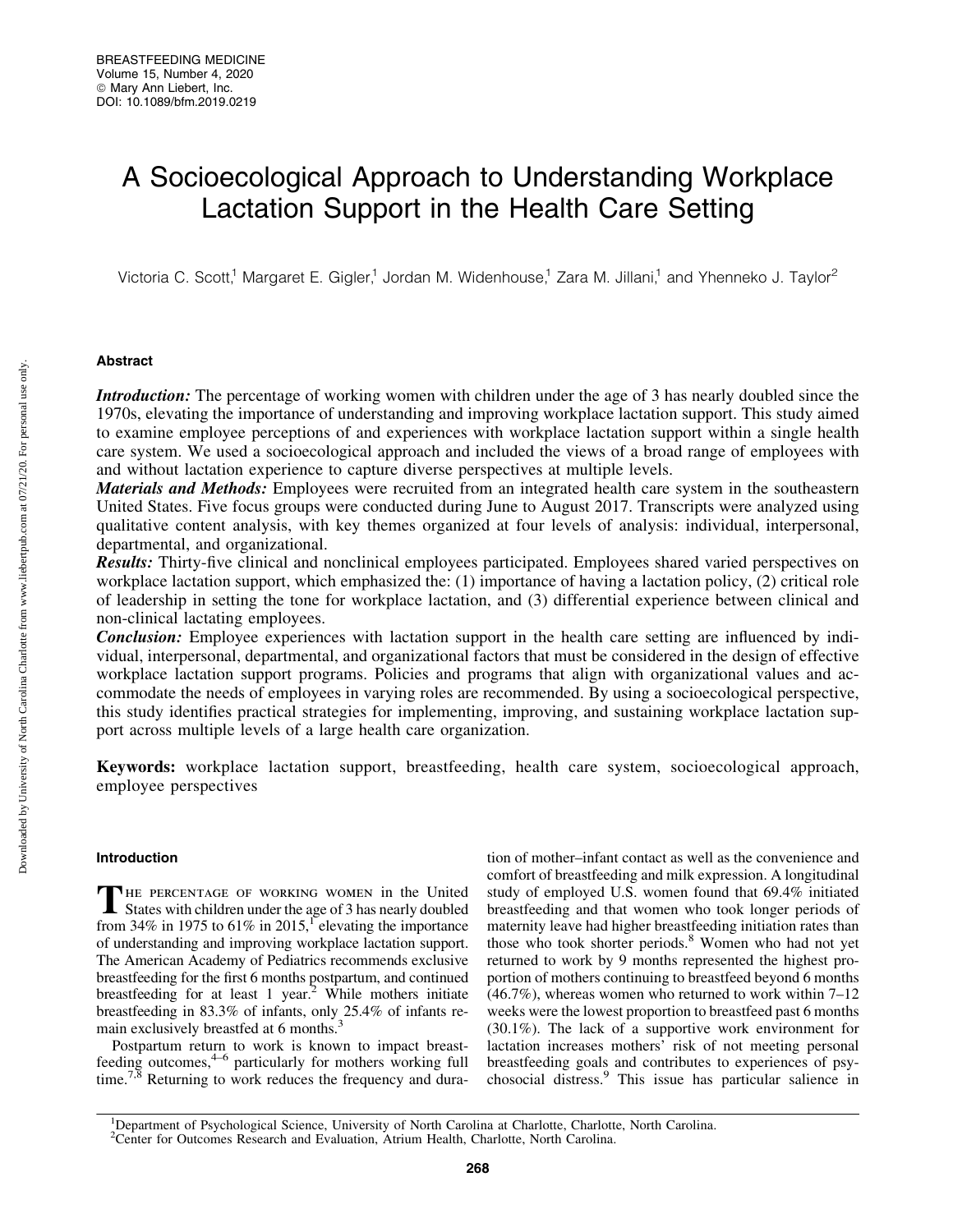health care settings, where women comprise nearly 80% of employees<sup>10</sup> and occupy >90% of the clinical roles (e.g., nurses and medical assistants). $^{11}$ 

Research on workplace lactation support in health care settings has predominantly focused on the population of breastfeeding residents and physicians.<sup>12–17</sup> Limited studies have included: (1) the perspectives and experiences of other clinical roles such as nurses<sup>9</sup> and health system employees in nonclinical roles; (2) male employees; and (3) female employees without lactation experience. Furthermore, few studies on lactation support in health care settings have been theoretically informed or guided by a theoretical framework. Research guided by theory is useful for examining, understanding, and specifying the relationship among variables within a particular context.

Grounded in Ecological Systems Theory, $18$  the social ecological model (SEM; also referred to as socioecological model) is a framework for examining the intersection between the experiences of individuals and multiple layers of their social system and environment.19 The SEM is widely used in research to understand the complexity of factors that influence health-related experiences, including breastfeeding.<sup>20–25</sup> Bronfenbrenner's original ecological framework comprised five nested layers (individual, microsystem, mesosystem, exosystem, and macrosystem).<sup>26</sup> The framework has subsequently been adapted to varying ecological contexts. For example, in breastfeeding research, Munn et al.,<sup>20</sup> examined the impact of the Baby Friendly Hospital Initiative on early infant health and breastfeeding outcomes through four SEM factors (intrapersonal/individual, interpersonal, organizational, and policy). In a qualitative breastfeeding study, Dunn et al. $^{21}$  assessed barriers and positive contributors to breastfeeding among field-based professionals across five SEM levels (individual, interpersonal, community, organizational, and public policy). Three studies have examined workplace lactation support through a socioecological lens involving three SEM levels (microsystem, mesosystem, and exosystem).<sup>22–24</sup>Two were based in Pakistan,<sup>23,24</sup> and the third study was a systematic review of barriers and facilitators to breastfeeding among U.S. working women.<sup>25</sup>

In this article, we apply the socioecological framework to the context of a health care setting in the United States. The aim of our research was to examine employee perceptions of and experiences with workplace lactation support across multiple levels (individual, interpersonal, departmental, and organizational) of a health care system. Examining workplace lactation experiences through an ecological lens offers a multilevel understanding of associated challenges and opportunities. While breastfeeding is a personal decision, the act of milk expression in the workplace can be conceptualized as a social affair because of perceived and actual influences of workplace settings and relationships on lactation behavior and outcomes.  $21,24,25,27$  Thus, we included the views of a broad range of employees with and without direct lactation experience to capture diverse perspectives on the issue.

### Materials and Methods

# Design

This qualitative study involved five focus groups, which were conducted between June and August 2017. Each focus group lasted  $\sim$ 75 minutes. Focus groups were moderated by one member of the research team (V.C.S.) using a semistructured

interview guide (Table 1). Focus group questions were informed by existing breastfeeding research and generated by the study co-Principal Investigators (V.C.S. and Y.J.T.), both of whom had recent experience as women working in health care settings while breastfeeding. The questions anchored around perceptions of and experiences with workplace lactation support, and included suggestions for improving workplace lactation support. Prompts and clarifying questions were posed per participant responses. Each participant received an information leaflet that outlined the study purpose, risks, and benefits, and was offered lunch and a \$25 gift card. This study was reviewed by the Chesapeake Institutional Review Board and classified as exempt.

# **Setting**

This study was conducted within a large health care system in the southeastern United States that includes several hospital facilities, doctor's offices, and corporate offices across three states. The health care system had  $\sim 60,000$  employees during the time of data collection. Focus groups took place in the metropolitan region, where the health care system is headquartered. At the time of this study, the health care system did not have a corporate policy regarding support for breastfeeding employees.

# Sample

As part of a larger study, employees were recruited by e-mail, intranet postings, and in-person at two hospital locations to complete an online questionnaire assessing employee perspectives and experiences with workplace lactation support. $27$  Employees were eligible to participate in the larger study if they were  $\geq 18$  years of age, employed within the health care system for  $\geq 6$  months, and able to read and comprehend English. Employees who completed the online questionnaire and provided their contact information (*n* = 325) were invited to participate in a focus group. Invitations were sent out in the order in which employees signed up until a target of 6–10 participants was achieved.

# Table 1. Guiding Focus Group Questions

- How would you describe your experiences with employees pumping/breastfeeding in the workplace?
- Based on your experience, would you say that having a supportive environment for breastfeeding mothers is important? Why or why not?
- In what ways has [the healthcare system] supported mothers interested in pumping/breastfeeding?
- Think about things that you, your supervisor, and/or your department has done to successfully support breastfeeding.
- What are some of the biggest practical concerns to breastfeeding/expressing milk in [the healthcare system]?
- What needs to happen at [the healthcare system] to make breastfeeding/pumping experiences better for mothers? What improvements would you suggest to help the experience be better for teammates?
- If we were to design a program that effectively helps mothers start and continue breastfeeding, what might it look like?
- What important issues relating to breastfeeding have not been raised that should be raised?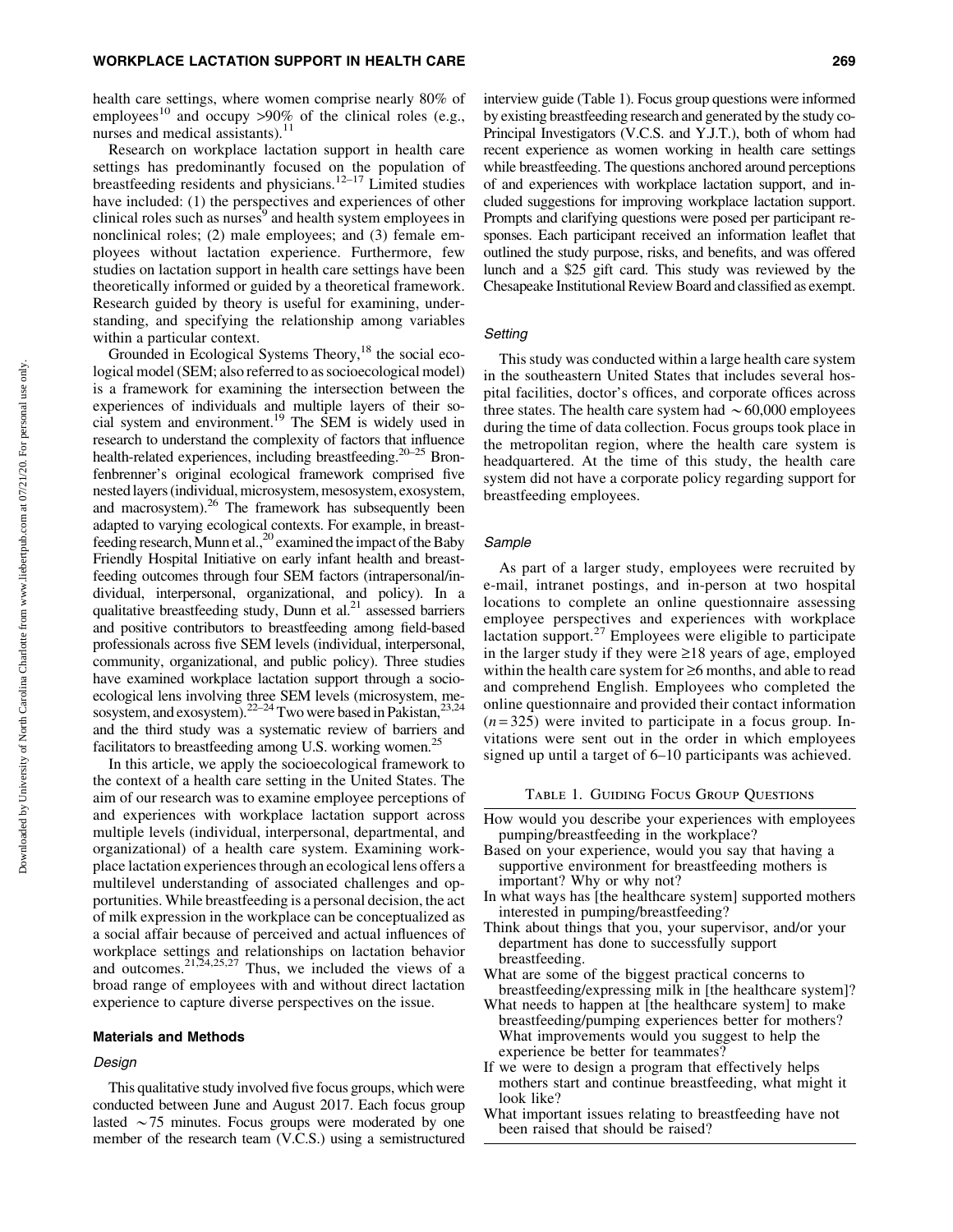#### Data collection and analysis

Participants were verbally consented at the beginning of each focus group. Focus groups were audiorecorded and transcribed by a doctoral student with formal training in qualitative research. Participant names were removed from transcriptions to maintain confidentiality. In addition, the anonymity of employee responses was protected by excluding personal identifiers (age, race, ethnicity) from data collection. Transcripts were imported into NVivo 11, and data were analyzed using a contextualist method of qualitative content analysis. A content analysis involves the systematic classification of text data into categories that represent similar meanings. $28$  The contextualist method focuses on the characteristics of the language and the contextual meaning of the text to formulate codes and identify themes.<sup>29</sup> First, two research team members independently reviewed the transcripts to identify themes. Then, data codes were reviewed in pairs with discrepant codes initially reconciled at the dyad level. Data codes that could not be reconciled at a dyad level were presented to the larger research team for consensus coding. Informed by the socioecological approach, themes were mapped to four ecological levels (individual, interpersonal, departmental, and organizational), using definitions based on prior research on workplace lactation support.<sup>24,25,27</sup> The individual level included personal attitudes, beliefs, and experiences. The interpersonal level focused on relationships among coworkers. The department level focused on the immediate workplace environment (structure and function of the unit) and department-specific policies, whereas the organizational level focused on system-wide culture and policies. Intercoder agreement had a Cohen alpha coefficient of 0.84.

# **Results**

A total of 35 employees participated in the focus groups. Participants occupied various clinical (e.g., nurses, therapists) and nonclinical roles (administrative, operations, management, accounting, and facilities management/maintenance). Approximately 50%  $(n=17)$  had breastfeeding experience while working within the health care system. Approximately 25%  $(n=8)$  of participants were in leadership (executive, manager, supervisorial) roles, and  $17\%$  ( $n=6$ ) were males. A summary of themes within each ecological level are presented in Figure 1, with sample quotes available in Table 2.

#### Individual level

The following themes emerged at the individual level: differing experiences between clinical and nonclinical roles, feelings of stress and guilt, and commitment to breastfeeding success.

Differences in experience between clinical and nonclinical roles. Focus group discussions revealed distinctions in the challenges faced by employees in clinical and nonclinical roles. While finding a private space to pump was the main challenge reported by nonclinical employees, the primary challenge for clinical employees was finding time to pump. The demands of patient care made it difficult for clinical employees to maintain a consistent schedule for milk expression. These employees shared feeling significant distress associated with negotiating between the need to pump and the needs of patient care. Clinical employees suggested instituting a ''buddy'' system to improve teammate support. This could reduce the individual burden of identifying coverage often placed on lactating employees.

Stress and guilt associated with workplace milk expression. Employees with lactation experience commonly used words like ''stressful'' and ''hectic'' to describe their experience expressing milk at work. Maintaining breastfeeding upon returning to work was anxiety provoking for women, particularly with regard to balancing work demands with pumping. Lactating women were often apprehensive about discussing personal lactation needs in the workplace. They worried that such conversation would result in the perception that they were less productive employees. Lactating



FIG. 1. Factors relevant to workplace lactation support in the health care setting from a socioecological perspective. The four ecological levels depicted are an adaptation of the socioecological model developed by Urie Bronfenbrenner.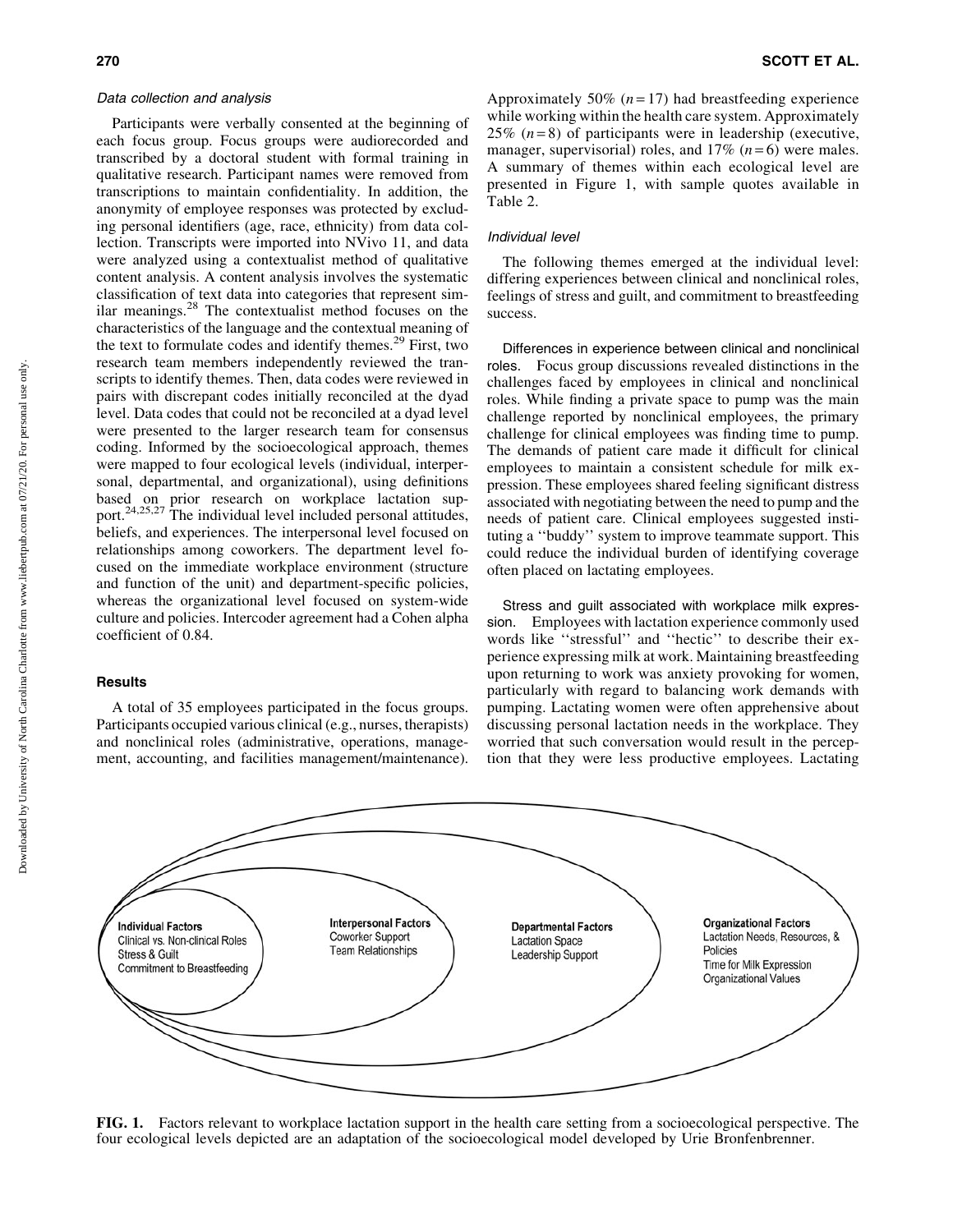| <b>Theme</b>                                                                                 | Sample quotes                                                                                                                                                                                                                                                                                                                                                                                                                                                                                                                                                                                                                                                                                                                                                                                                                                                                                                           |
|----------------------------------------------------------------------------------------------|-------------------------------------------------------------------------------------------------------------------------------------------------------------------------------------------------------------------------------------------------------------------------------------------------------------------------------------------------------------------------------------------------------------------------------------------------------------------------------------------------------------------------------------------------------------------------------------------------------------------------------------------------------------------------------------------------------------------------------------------------------------------------------------------------------------------------------------------------------------------------------------------------------------------------|
| Differences in experience<br>between clinical and<br>nonclinical roles<br>(individual level) | "I think that we have a lot of things going in our team that make it easier  we don't have<br>clinical schedules, we don't see patients, you know " (Non-clinical employee with<br>lactation experience)<br>"So, when I first started with my five-year-old, I was still a staff nurse and it was difficult<br>[be] cause I would have to pump in a 12-hour shift, three times a day. So, I would have to<br>hurry up, pass my 9 o'clock meds, and then go pump.  there was two offices, the clinical<br>supervisor's office and the manager's office on the floor, so, I would run into the office,<br>pump, then my phone would be ringing, this patient needs this, that patient needs that. So, I<br>was very distracted and I could actually see a difference in the amount that I was able to<br>pump because, you know, I wasn't focused, I was so distracted." (Clinical employee with<br>lactation experience) |
| Stress and guilt associated<br>with workplace milk<br>expression (individual<br>level)       | "I'll be honest, I had a huge issue with supply once I came back to work. I think the stress of<br>coming back. Not being around my child. Trying to balance work and home. Pumping on<br>top of that was very stressful. I had to make sure I got up in the morning, try to nurse the<br>baby before I went in, and pump after that once I got situated with work and then trying to<br>schedule things while I was pumping, so I would not have to make up the time was also<br>stressful too." (Employee with lactation experience)<br>" you feel guilt for not pumping, guilt for pumping, guilt for not taking lunch, guilt for<br>taking lunch, so much Mommy guilt." (Employee with lactation experience)                                                                                                                                                                                                        |
| Commitment to<br>breastfeeding success<br>(individual level)                                 | "So, I made the best of the situation and I think that's what kept my journey as long as it did<br>because I continued to adjust my work schedule to where I was home early enough and at<br>lunch. We dropped the morning feeding early on, um, so that I could continue as long as I<br>did." (Employee with lactation experience)<br>"It's a challenge. I mean we even have somebody in our location that is in one of those glass<br>offices  and brought in surgical screens. I don't even really know where she got the<br>surgical screens from. But, you know, I mean it's in an effort to continue to be able to do<br>that because it is hard when those conference rooms are occupied." (Leader without<br>lactation experience)                                                                                                                                                                             |
| Variability in coworker<br>support (interpersonal<br>level)                                  | " and I also had an advocate, another employee who had just had two children and she<br>showed me the ropes. That was the number one most important thing for me because if you<br>don't know where this room is, you don't know how to pump, you don't know what to do<br>to be efficient, you're going to quit " (Employee with lactation experience)<br>"Also, I think just talking about it like it's normal is really good. I think some people might<br>erroneously think they need to avoid the subject, but really, I think it's better just to talk<br>about it like it's normal." (Employee with lactation experience)                                                                                                                                                                                                                                                                                        |
| Quality of team-based<br>relationships<br>(interpersonal level)                              | "So, my experience has been really, really positive. I think part of it is because my team is<br>awesome  I've always felt like I could be open about it. Nobody treats me weird. I've<br>never felt like it's hurt my career in any way." (Employee with lactation experience)<br>"So, I started out not having an office and then I got one. It was still uncomfortable in my<br>office for some reason, but even before that, my boss let me use his office once and then<br>another guy on our team let me use his office. So, being in a male dominated area, that<br>makes it a little uncomfortable." (Employee with lactation experience)                                                                                                                                                                                                                                                                       |
| Availability, access, and<br>quality of lactation space<br>(departmental level)              | "Eight people and one room. You had to schedule like a meeting planner in a conference<br>room, you had to schedule it and you literally could only schedule 15-minutes. I mean there<br>was no availability at all " (Employee with lactation experience)                                                                                                                                                                                                                                                                                                                                                                                                                                                                                                                                                                                                                                                              |
| Critical role of proximal<br>leadership support<br>(departmental level)                      | "I have a department leader who is very, very family oriented. Family comes first. When it<br>comes to pumping and taking care of tasks related to that, again, I'm very lucky to have a<br>director who says, 'do what you need to do. Family comes first and then focus on your<br>patients.'  I can't even imagine how difficult it is for someone who doesn't have a<br>supportive department head  because that's the only reason I've been successful so far."<br>(Employee with lactation experience)<br>"And I think our department, even though the room is not a great room, um, everyone there is<br>very supportive, and I think, it's like you said, it really does come from the top down in our<br>department. It's just an accepted, supportive thing to do to support women who are<br>breastfeeding." (Employee with lactation experience)                                                            |
|                                                                                              | (continued)                                                                                                                                                                                                                                                                                                                                                                                                                                                                                                                                                                                                                                                                                                                                                                                                                                                                                                             |

| TABLE 2. THEMES AND SAMPLE QUOTES |  |  |
|-----------------------------------|--|--|
|                                   |  |  |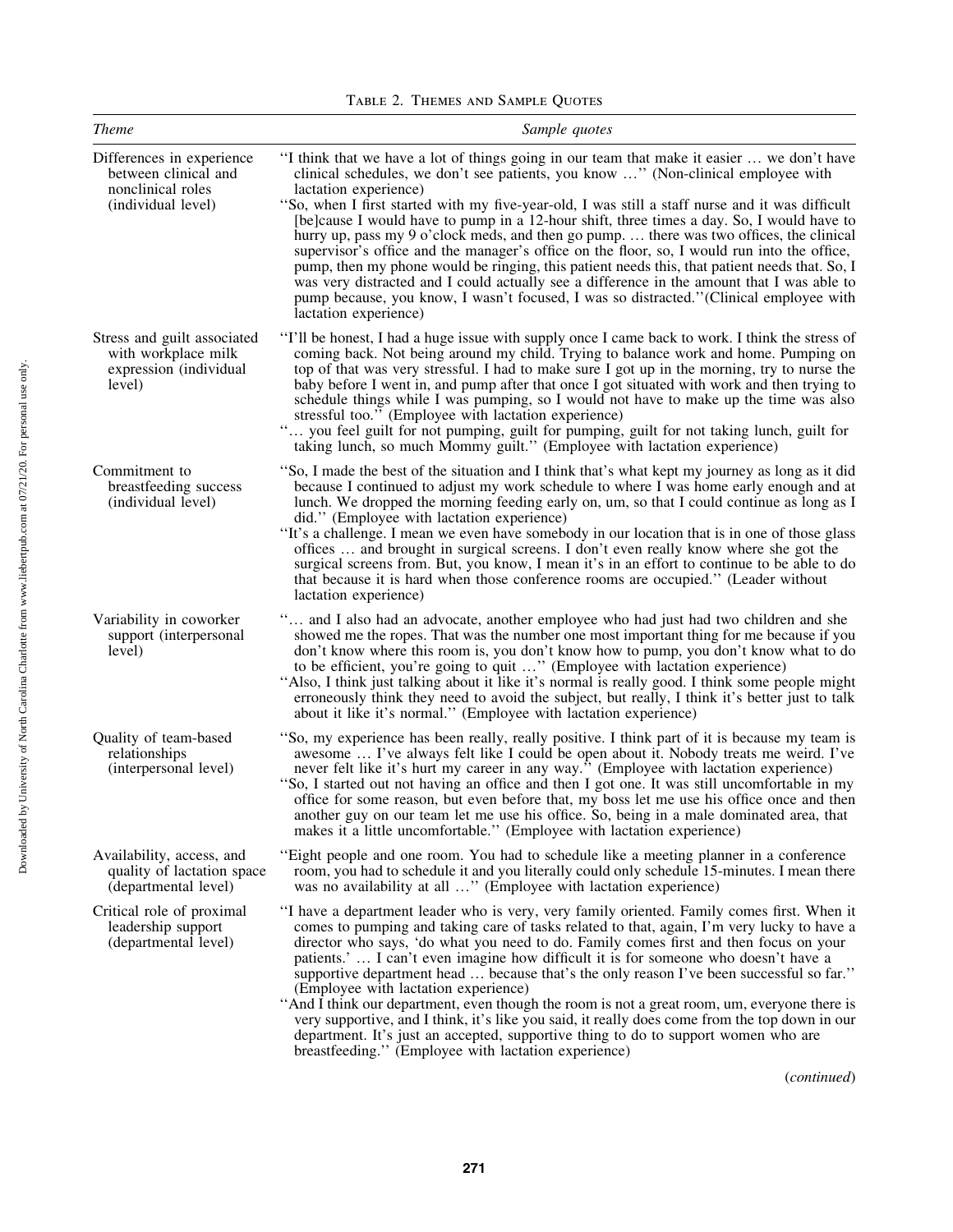| <b>Theme</b>                                                                            | Sample quotes                                                                                                                                                                                                                                                                                                                                                                                                                                                                                                                                                                                                                                                                                                                                                                                                                                                                                                                                                                                                                                                                                                                                                               |
|-----------------------------------------------------------------------------------------|-----------------------------------------------------------------------------------------------------------------------------------------------------------------------------------------------------------------------------------------------------------------------------------------------------------------------------------------------------------------------------------------------------------------------------------------------------------------------------------------------------------------------------------------------------------------------------------------------------------------------------------------------------------------------------------------------------------------------------------------------------------------------------------------------------------------------------------------------------------------------------------------------------------------------------------------------------------------------------------------------------------------------------------------------------------------------------------------------------------------------------------------------------------------------------|
| Awareness of lactation<br>needs, resources and<br>policy (organizational<br>level)      | " just really educate people about it. Educate people on the time commitment, um you<br>know, what's the average length of time, and I know it varies from woman to woman, but<br>for how long do they kind aforesee in the future doing this. You know, and then just the<br>health aspects of why it's important to do so. I think just promote from an education<br>perspective." (Employee without lactation experience)<br>"I think that, this is where policy steps inyou need to have a formalized process of set<br>expectations. If there are managers who are of that opinion or are not supporting<br>[workplace milk expression] and they're not really recognizing that this is in line with<br>policies or with system values, [then] a policy is a way that without a doubt this practice is<br>in line with system values and mission  I think the absence of even statement, like a<br>position statement or policy on the matter is sort of giving those managers who may not be<br>supporting it  sort of an exemption you know; they don't have to support it just because<br>there isn't a policy on the matter." (Employee with lactation experience) |
| Time for milk expression<br>(organizational level)                                      | "But, that's what I found very stressful and why I probably quit sooner than I would have<br>because it was just like, and if I was 5 or 10 minutes late, I didn't have enough time to get<br>in there, get set-up, pump for an adequate amount of time, break everything down, and be<br>out of there " (Employee with lactation experience)                                                                                                                                                                                                                                                                                                                                                                                                                                                                                                                                                                                                                                                                                                                                                                                                                               |
| Aligning employee<br>experiences and<br>organizational values<br>(organizational level) | "It's like a hypocrisy  when you're on the maternity unit and you have your baby, you see<br>posters on the wall and people talk to you about how important breastfeeding is and breast<br>milk has all these nutrients, formula doesn't have [that]  Then you go to a lactation<br>consultant and make sure baby can latch, all that stuff the medical world says 'this is<br>important', but then when you go back to work you have to go to a closet to pump; it's just<br>mixed messages it seems." (Employee with lactation experience)                                                                                                                                                                                                                                                                                                                                                                                                                                                                                                                                                                                                                                |

employees also expressed distress associated with the dual role of being a ''good employee'' and a ''good mother.'' When women fell short of their personal breastfeeding goals, they perceived it as a ''failure,'' felt guilty, and often internalized the experience.

Commitment to breastfeeding success. Despite the myriad challenges employees experienced with workplace milk expression, employees were creative with generating solutions to sustain breastfeeding. Employees with lactation experience described developing a lactation schedule for their department in response to private space limitations, taking a laptop into the lactation room to maximize productivity, and posting selfaffirmations to remain positive during the challenge of workplace milk expression. Personal commitment to breastfeeding success facilitated individual breastfeeding goals. Employees suggested proactive, early planning (i.e., talking with their supervisors about lactation needs before maternity leave and immediately upon returning to work) as a strategy for improving workplace lactation experiences. Individuals in leadership roles noted that, while successful workplace lactation is a team-based responsibility, it was helpful to have employees initiate the conversation—explaining that oftentimes they were unsure about when and how best to hold conversations about lactation accommodations.

# Interpersonal level

Two themes emerged at the interpersonal level: variability in coworker support and quality of work team relationships.

Variability in coworker support. Coworker support for workplace lactation was a barrier for some lactating employees and a facilitator for others. Some lactating employees expressed anxiety about asking and receiving coworker support; a common concern of lactating employees was that other employees would not understand the importance of milk expression and why they needed to take multiple breaks during the workday to do so. This concern was illustrated during a focus group session when an employee with no lactation experience curiously inquired about the process and time required to express milk. After listening to the experiences of lactating employees, the participant expressed: "... I never thought that it would take that long. So if I noticed someone was away that long, I might think they're taking their time and not really hurrying back and not realizing it takes that long.'' The same employee also expressed concern about the impact of lactation accommodations on his work: "... it's tough because ... I'm very supportive of it, but at the same time, I wouldn't want my work being impacted by it.'' This concern was also expressed by other participants without lactation experience.

While some lactating employees experienced challenges with coworker support, other participants reported positive experiences. Employees with previous direct lactation experience were identified as particularly supportive coworkers. Lactating employees shared instances when coworkers ''showed [them] the ropes'' to sustaining workplace lactation, shared their office space as a private place to pump, and offered advice on juggling the demands of work with milk expression. Both participants with and without lactation experience expressed value in simply being able to talk openly with other coworkers about workplace lactation, noting the topic was not commonly discussed among employees. Video-based educational content on how to support a lactating employee was suggested as a strategy for improving coworker support.

Quality of team-based relationships. Team-based relationships, particularly trust among coworkers, impacted how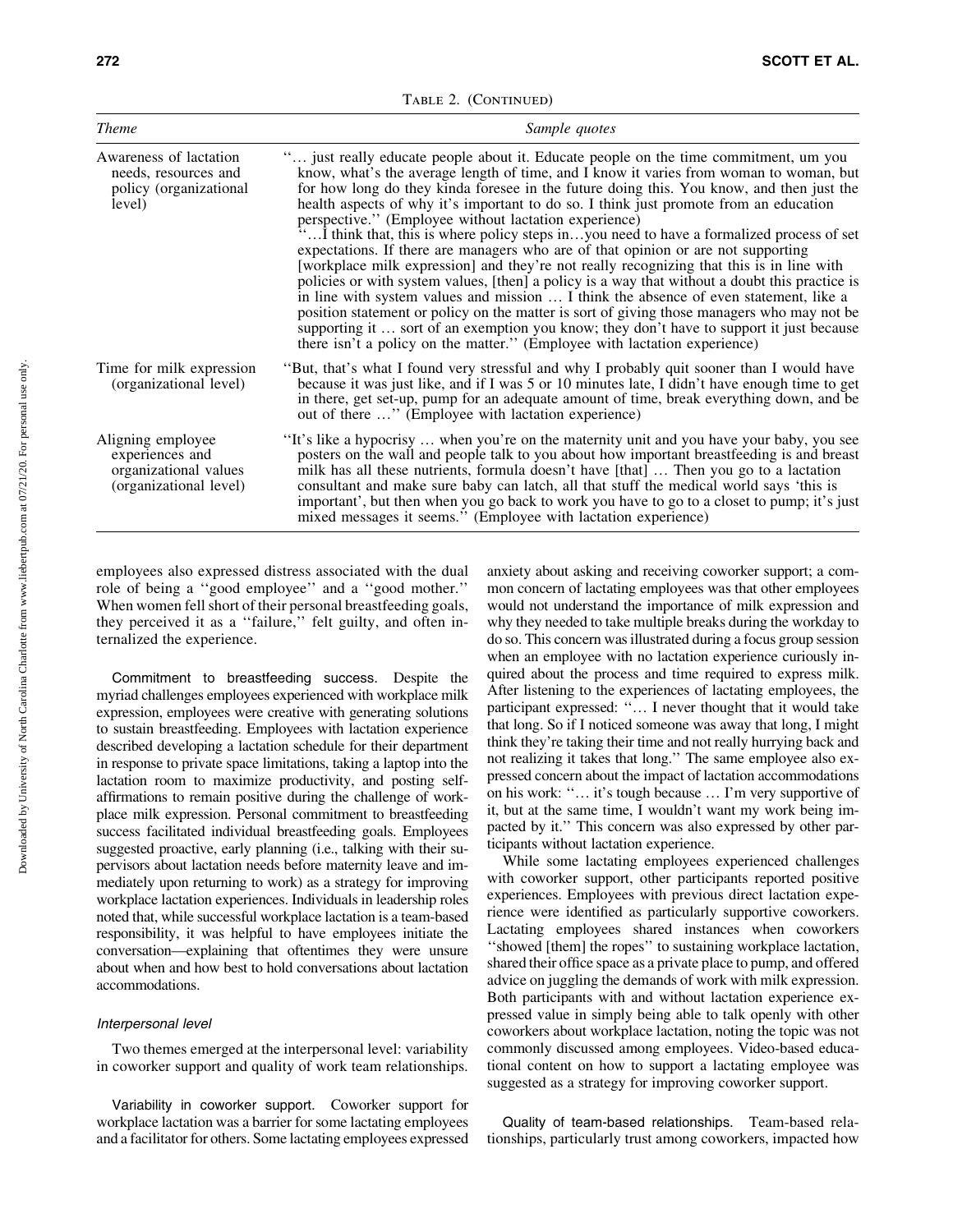comfortable lactating employees felt taking breaks to express milk. The quality of team-based relationships was described as more salient when teams were predominantly male. A positive team-based culture and strong foundation of trust among male-dominant teams helped lactating employees feel greater ease with workplace lactation. In this way, positive team relationships were a facilitator for lactating employees.

#### Departmental level

Two themes emerged at the departmental level: lactation space and the critical role of leadership support.

Availability, access, and quality of lactation space. While the hospital system has several lactation rooms across its facilities, some participants indicated that there were not enough lactation rooms to accommodate the number of lactating employees within their department. Employees shared experiences of not being able to find a time slot on lactation room schedules and not being able to readily identify an alternative pumping time when they missed a scheduled time for work-related reasons. Limited availability and poor access to lactation space was identified by employees as a barrier to workplace lactation. When lactation rooms were not available, women pumped in cars, bathrooms, closets, exam rooms, and vacant offices.

Participants also reported variability in how lactation rooms were equipped. For example, some rooms included an electronic pump, sink, and refrigerator while others included only a chair and an outlet. This created uncertainty for lactating employees who had to travel between different work locations. Women noted the following attributes for an ideal lactation space: occupancy signage; lockable door; nonreclining, wipeable chair; outlet; sink; and a refrigerator for milk storage. Several women also suggested equipping rooms with a computer for employees who desire to work while pumping.

Critical role of proximal leadership support. The importance of supervisors and managers in setting the tone for the departmental support for workplace milk expression was a recurring, strongly emphasized theme among all participants. Participants explained that department leadership shapes the culture and norms of the unit. Some participants took it upon themselves as department leaders to support employees with lactation needs. For example, a former department chair described setting up a private lactation space by first scanning the floor plan of her department to identify unused space and then asking teammates to donate furniture for the lactation space.

Lactating employees reported that whether or not they felt supported by their manager directly influenced how comfortable they felt when taking the time to express milk. Participants suggested that it would be helpful to provide all managers and supervisor education regarding how to effectively discuss workplace lactation support with lactating and nonlactating employees and facts about breastfeeding and workplace lactation.

# Organizational level

Organizational level themes included: awareness of lactation needs, resources, and policy; time for milk expression; and aligning employee experiences with organizational values.

Awareness of lactation needs, resources, and policy. Employees without lactation experience expressed having limited knowledge about workplace lactation, including requirements and associated benefits of milk expression. Employees with lactation experience indicated a lack of clarity on how to access lactation resources (e.g., lactation room key, breast pump, health care system lactation room map), which made it difficult for employees to express milk when they travel between facilities. Participants recommended more frequent mass communication (e.g., newsletters, emails) from the health care system to improve communication and increase knowledge about lactation needs and supports.

Although there was not an organizational policy regarding workplace lactation support, a few participants reported that their department had a policy in place to support milk expression in the workplace. Developing a system-wide policy was the most frequent suggestion participants gave for improving workplace lactation support. An organizational-level policy was described as critical for clarifying lactation norms and expectations. Participants noted that the development of a lactation policy should include guidelines for implementation, explaining that having a policy was ''necessary, but not sufficient.''

Time for milk expression. Employees described struggles with finding time to successfully express milk at work (i.e., travel to the provided lactation space, set up their equipment, pump and clean up). Employees reported using meal breaks and 15-minute respite breaks to express milk. The stress of the finding time to pump was noted to adversely interfere with milk supply. Participants recommended having an organizational policy that addresses break time needs for breastfeeding employees while acknowledging that the amount of time needed to pump varies from one person to another.

Aligning employee experience with organizational values. Employees felt that providing more comprehensive lactation support for employees would align with organizational values and with the care provided for patients. While lactation rooms were available in many facilities, employees expressed a desire for additional supports such as access to commercial-grade lactation equipment and access to lactation consultants as well as a culture that supports employees in attaining their breastfeeding goals. Participants explained that the health system provided patients with a robust program of breastfeeding supports, however, these same resources were not widely available to employees. This left some lactating employees feeling unvalued. Despite challenges with lactation support, participants noted that the organization has made visible advances, specifically citing observed increases in both the number and quality of lactation rooms.

# Discussion

We adapted the socioecological framework to analyze issues of workplace lactation support in a large integrated health care system at four levels: individual, interpersonal, departmental, and organizational. Previous studies examining workplace lactation support in the context of a health care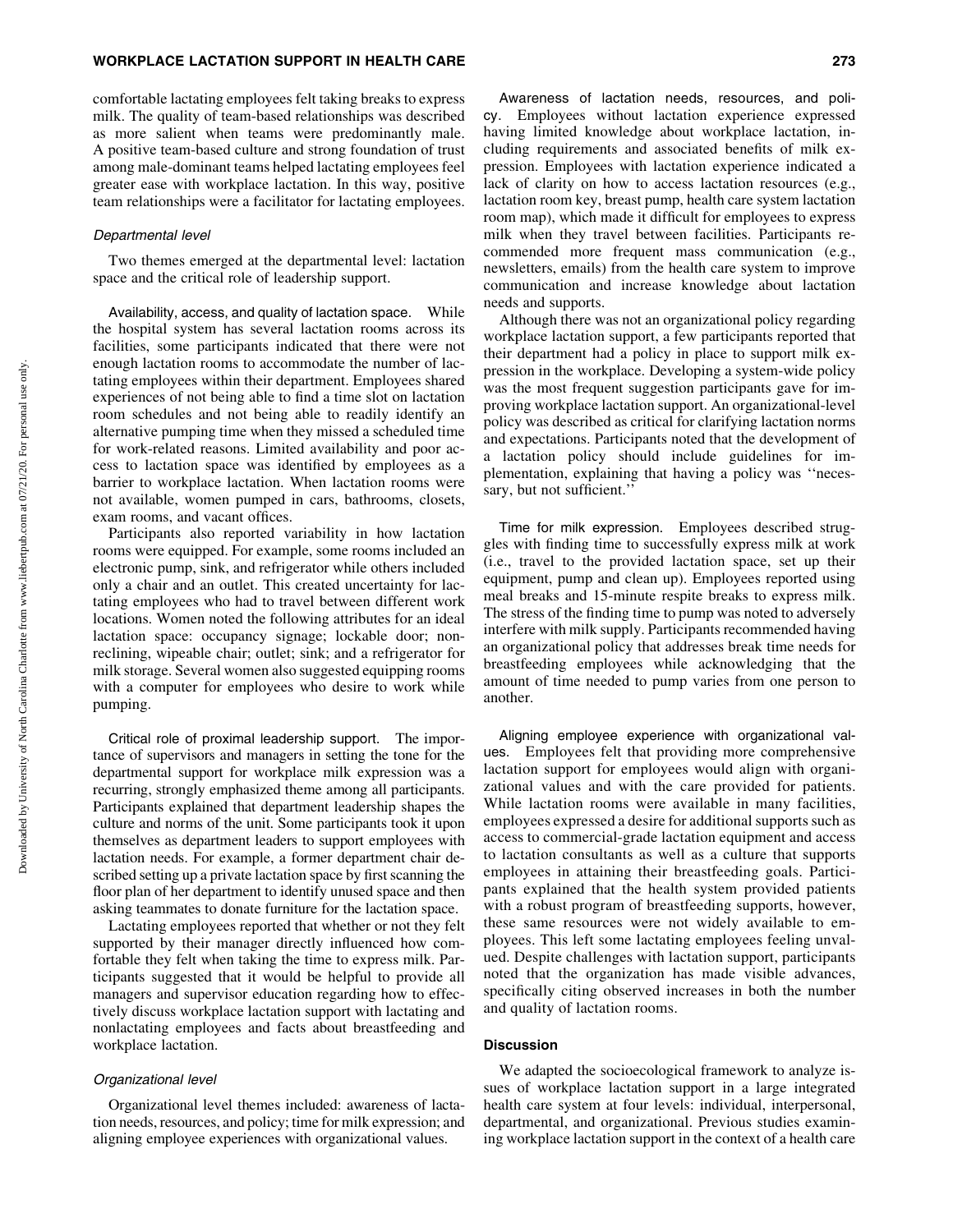system have primarily focused on physicians and residents, and have been atheoretical. This study uniquely contributes to breastfeeding research by framing workplace lactation issues in a theoretical model, and including the perspective of employees with and without direct lactation experience from a broad range of health system roles. The inclusion of employees with and without lactation experience and in varying organizational roles within a single setting created a unique opportunity for (1) identifying gaps in understanding of workplace lactation, (2) illuminating areas of agreement between lactating and nonlactating employees, and (3) gaining a broader view of workplace culture regarding breastfeeding, including strategies for improving workplace lactation support.

At the individual level, lactating employees experienced both stress and success with juggling milk expression and occupational responsibilities. Employees with lactation experience suggested proactive early (antenatal) lactation planning involving conversations with supervisors and coworkers. Employees in clinical roles primarily experienced challenges with finding time to pump, while nonclinical employees primarily experienced barriers with having a private space. The relationship between occupational role and workplace lactation experience has been noted in other studies. $6,30$  While many studies have examined workplace lactation experiences in health care settings,  $31-34$  few have focused on the specific experiences of nurses whose responsibilities for patient care can interfere with the length and frequency of breaks needed to maintain an adequate milk supply.<sup>9,35</sup> Addressing this need is an important consideration for health care organizations and a target of existing breastfeeding initiatives.<sup>36</sup>

At the interpersonal level, we found that coworkers can be a valuable source of support for lactating employees, particularly those with previous lactation experience. The focus groups illuminated varying ways in which coworkers provide support. For example, a coworker may be emotionally supportive of a lactating employee but reticent to provide instrumental support (e.g., cover an extra shift)—especially when doing so adds to one's own workload. An implication for research is that coworker lactation support may better be conceptualized as a multidimensional construct. Research on workplace lactation has largely examined coworker support as a unidimensional construct.<sup>32,37,38</sup> Suggestions for improving coworker support include the development of virtual and in-person structures for peer mentorship, as well as coordination of schedules with peers for clinical rotations.<sup>15,17</sup> An example of peer support model is Dr. MILK (Mothers Interested in Lactation Knowledge), $15$  which offers physician mothers a social support group for addressing work-based lactation issues along with other motherhood and childrearing issues. During the focus group, participants suggested a similar strategy—specifically, the development of a health system intranet social media group to facilitate lactation support among coworkers.

Consistent with existing research in health care settings,<sup>9,30</sup> lactating employees experienced variability in availability of, access to, and quality of lactation space within their departments. Participants discussed the practical value of the system-wide lactation room map, particularly for employees whose roles require traveling between multiple facilities. To maximize the value of the lactation room map, participants indicated the map should be electronically accessible, regularly updated, indicate lactation equipment available in each room, and be linked to a space reservation function. Similar maps developed by Michigan State University<sup>\*</sup> and California Polytechnic State University<sup>†</sup> are a core component of lactation support programs in organizations with multiple facilities or campuses. Employers should ensure that all lactation rooms have basic accommodations (lockable door, electrical outlet, table, comfortable chair, and sink) and may expand to accommodate additional employee preferences.<sup>11</sup>

The study findings regarding the critical role of leaders (managers, directors, and supervisors) in setting the tone for workplace lactation support confirm prior research in health care and other settings.<sup>27,39–42</sup> Managers are involved in frontline implementation of organizational policies and can help to ease individual concerns about stigma and guilt by sharing resources and education about lactation support with employees and supporting needs for flexible schedules. In clinical settings, managers may need additional staff or other resources to accommodate their breastfeeding employees while maintaining high-quality patient care. Managers can also support the needs of lactating employees by eliciting scheduling support from administrative staff.<sup>17</sup> Developing strategies to educate and equip managers about workplace lactation needs, and allowing feedback to identify and address individual challenges with meeting those needs may help.

Lastly, at the organizational level, this study surfaced the importance of a corporate lactation policy. Similar to other health care settings (e.g., Hojnacki et al.<sup>37</sup> reported <3% have a written policy), the target health care system did not have a corporate lactation policy. We found that the absence of a lactation policy adversely affected work-based lactation experiences in several ways: it contributed to confusion about workplace lactation norms and expectations; it resulted in differential employee access to lactation breaks; and it left lactating employees poorly informed about their lactation rights. Employees indicated that the development of a corporate lactation policy should be supported with specific guidance for implementation through education for leaders, coworkers, and lactating employees. An emphasis on skills for discussing lactation needs is recommended.<sup>41</sup>

Current U.S. policies provide a favorable environment for further improvements in workplace lactation support. In addition to the 2010 Patient Protection and Affordable Care Act, which mandated that employers provide adequate break time and a private space for lactating employees, several states have established policies to provide lactation support at work. Family-friendly, mother-friendly, and similar certifications provide additional incentives for employers to develop comprehensive workplace lactation support programs. For health care organizations seeking baby-friendly designations, providing lactation support for their employees should be an organic extension of the services provided for patients. The findings of this study highlight the importance of utilizing a combination of lactation support strategies that engage multiple levels of the organization to achieve this goal. These strategies include but are not limited to a systemwide lactation policy, accessible and clear communication

<sup>\*</sup> <https://worklife.msu.edu/family-care/kids-parents/breastfeeding> { <https://afd.calpoly.edu/hr/employee-resources/lactation-support>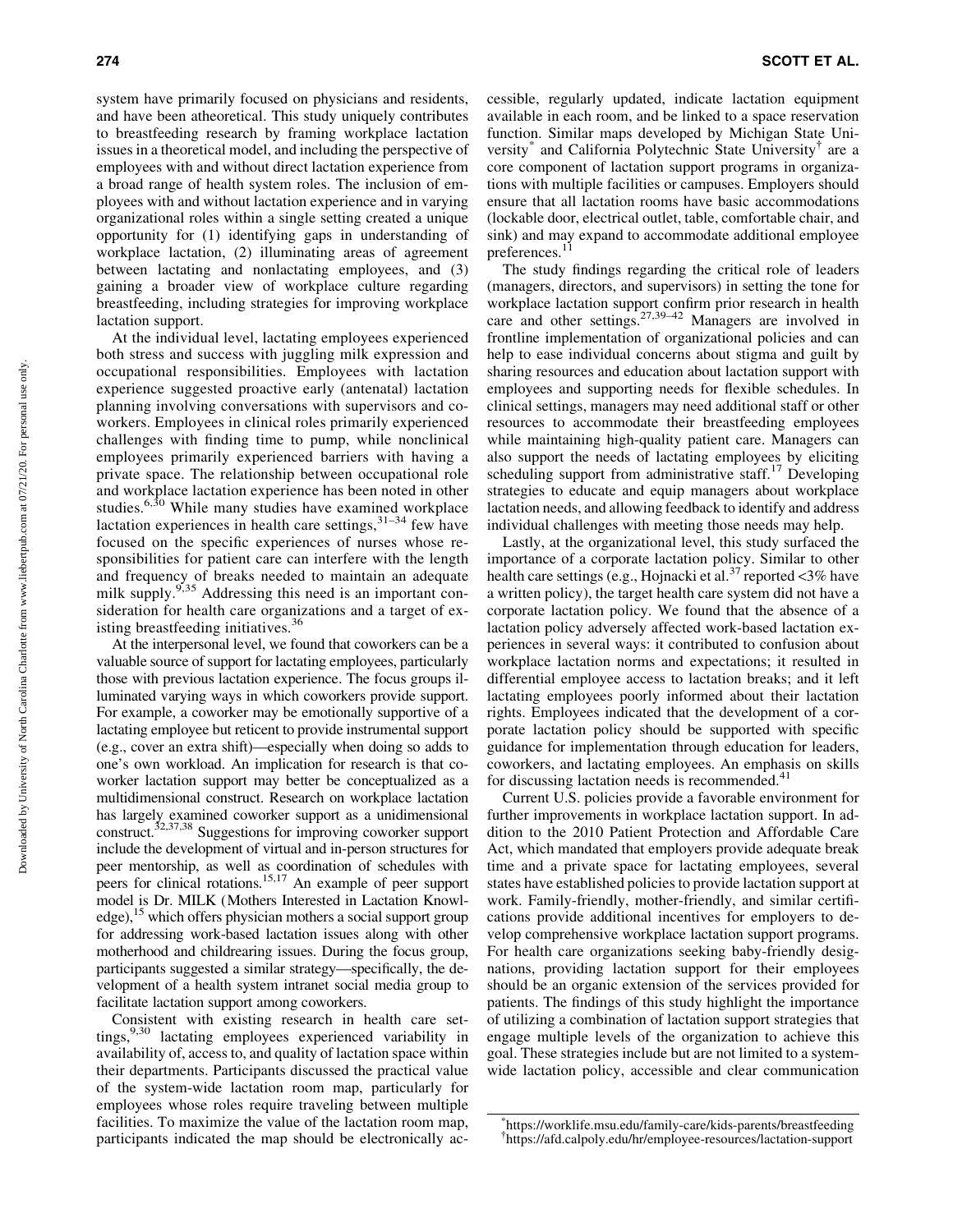# WORKPLACE LACTATION SUPPORT IN HEALTH CARE **1996 120 MW 275** 275

about workplace lactation policies and resources, active leadership support, peer mentoring structures, and adequate technical supports (e.g., lactation space, pumping equipment, and refrigerator for milk storage). A recent systematic review of workplace lactation supports reported that comprehensive lactation programs (defined as a combination of three or more support types) were associated with significantly higher rates of breastfeeding initiation, significantly lower rates of breastfeeding discontinuation upon returning to work, longer duration of breastfeeding, and higher rates of exclusive<br>breastfeeding at 6 months <sup>43</sup> breastfeeding at 6 months.

The study findings also speak to the interplay of issues and experiences across ecological levels. For example, manager/leadership perspectives (department level) can impact the willingness of coworkers to cover for a lactating employee while she expresses milk (interpersonal level) as well as the beliefs a lactating employee bears about workplace milk expression (individual level). Similarly, system-wide policies and resources for workplace lactation (organizational level) shape the availability and quality of lactation rooms across department facilities (department level). While study participants largely described the impact of the context on their perceptions of and experiences with workplace lactation support, some also described individual efforts to shape the environment; for example, the aforementioned instance where a department leader took it upon herself to construct a lactation space.

We note some limitations along with the study findings: First, while appropriate for qualitative research, our study sample included only 35 employees. These employees may not be representative of all health system employees. Furthermore, participants were employed within a single health care system located in the southeastern U.S. and may not represent the experiences of health care employees in other geographic regions. However, consistencies in themes and experiences between our study findings and studies with employees from other geographic areas and industries suggest that employee experiences may be more similar than different across settings.<sup>37</sup> Additionally, this study is subject to the possibility of sample bias. Participants were recruited based on expressed interest in participating in a focus group on workplace lactation support. This sample may hold a more positive valence toward workplace lactation and be more invested in the issue than other nonparticipating health system employees.

# Conclusion

Health care systems are complex, role-diverse settings. By using a socioecological perspective, this study identified practical strategies for implementing, improving, and sustaining workplace lactation support across multiple levels of a health care system. Findings suggest a need for a comprehensive systems-based approach to workplace lactation that (1) aligns with organizational values and is supported by organizational policies; (2) accounts for the needs of lactating and nonlactating employees in clinical and nonclinical positions, and (3) invites candid conversations about the complexity, challenges, and benefits of lactation support. Policies and programs that align with organizational values and accommodate the needs of employees in varying roles are recommended.

#### Acknowledgments

The study was made possible by the Carolinas Healthcare Employee Breastfeeding Study team and health care system leadership: Katherine Buehler, Crystal Danielle Connor, Cecily Basquin, Johnnie Jones, and Brandi Newman. We appreciate the helpful feedback of Dr. Traci Yates on an earlier draft of this manuscript. In this article, we applied the ''first-last-author-emphasis'' (FLAE) norm for sequence of authors.

#### Disclosure Statement

No competing financial interests exist.

#### Funding Information

This study was funded by the University of North Carolina at Charlotte Faculty Research Grant and the Center for Outcomes Research and Evaluation at Atrium Health.

#### **References**

- 1. Women's Bureau U.S. Department of Labor. Working mothers issue brief. 2016. https://www.dol.gov/wb/resources/WB\_ WorkingMothers\_2016\_v5\_June10.pdf (accessed February 5, 2020).
- 2. American Academy of Pediatrics. Benefits of breastfeeding. Available at [www.aap.org/en-us/advocacy-and-policy/](http://www.aap.org/en-us/advocacy-and-policy/aap-health-initiatives/Breastfeeding/Pages/Benefits-of-Breastfeeding.aspx) [aap-health-initiatives/Breastfeeding/Pages/Benefits-of-](http://www.aap.org/en-us/advocacy-and-policy/aap-health-initiatives/Breastfeeding/Pages/Benefits-of-Breastfeeding.aspx)[Breastfeeding.aspx](http://www.aap.org/en-us/advocacy-and-policy/aap-health-initiatives/Breastfeeding/Pages/Benefits-of-Breastfeeding.aspx) (accessed August 24, 2019).
- 3. Centers for Disease Control and Prevention. Breastfeeding among U.S. children born 2009–2016, CDC National Immunization Survey. Updated August 1, 2019. Available at [www.cdc.gov/breastfeeding/data/nis\\_data/results](http://www.cdc.gov/breastfeeding/data/nis_data/results.html) [.html](http://www.cdc.gov/breastfeeding/data/nis_data/results.html) (accessed November 14, 2019).
- 4. Mangrio E, Persson K, Bramhagen A. Sociodemographic, physical, mental and social factors in the cessation of breastfeeding before 6 months: A systematic review. *Scand J Caring Sci* 2017;32:451–465.
- 5. Mirkovic KR, Perrine CG, Scanlon KS, et al. In the United States, a mother's plans for infant feeding are associated with her plans for employment. *J Hum Lact* 2014;30:292– 297.
- 6. Murtaugh L, Moulton AD. Strategies to protect vulnerable populations: Working mothers, breastfeeding, and the law. *Am J Public Health* 2011;101:217–223.
- 7. Ryan AS, Zhou W, Arensberg MB. The effect of employment status on breastfeeding in the United States. *Womens Health Issues* 2006;16:243–251.
- 8. Ogbuana C, Glover S, Probst J, et al. Balancing work and family: Effect of employment characteristics on breastfeeding. *J Hum Lact* 2011;27:225–238.
- 9. Dixit A, Feldman-Winter L, Szucs KA. ''Frustrated,'' ''depressed,'' and ''devastated'' pediatric trainees: US academic medical centers fail to provide adequate workplace breastfeeding support. *J Hum Lact* 2015;31:240–248.
- 10. U.S. Department of Labor Statistics. Labor force statistics from the current population survey. Bureau of Labor Statistics. Updated January 18, 2019. Available at [www.bls](http://www.bls.gov/cps/cpsaat18.htm) [.gov/cps/cpsaat18.htm](http://www.bls.gov/cps/cpsaat18.htm) (accessed August 24, 2019).
- 11. Henry-Moss D, Abbuhl S, Bellini L, et al. Lactation space experiences and preferences among healthcare workers in academic medical centers. *Breastfeed Med* 2018;13:607–613.